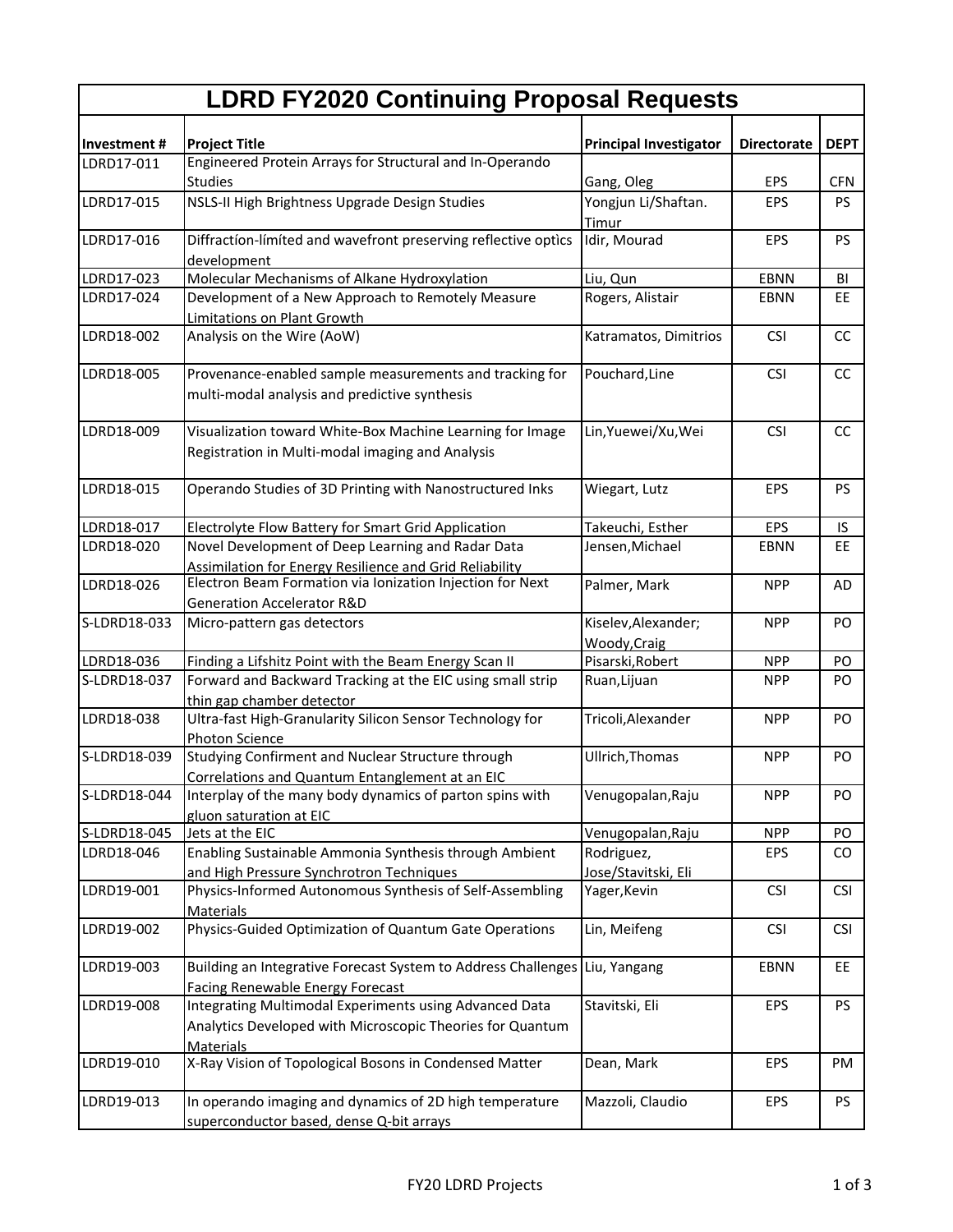| LDRD19-014   | Linking Experiments to Algorithms For Solving Single-Particle<br>Cryo-EM Challenges.                              | McSweeney, Sean               | <b>EPS</b> | <b>PS</b>      |
|--------------|-------------------------------------------------------------------------------------------------------------------|-------------------------------|------------|----------------|
| LDRD19-015   | Triplet-Driven Solar Energy Capture                                                                               | Miller, John                  | <b>EPS</b> | CO             |
| LDRD19-016   | Demonstration of feasibility of sub-nm, picosecond electron<br>microscope for the life sciences                   | Shaftan, Timur                | EPS        | PS.            |
| LDRD19-017   | Beam Pipe Higher Order Mode (HOM) Absorber                                                                        | Xu, Wencan                    | <b>NPP</b> | CAD            |
| LDRD19-019   | Varying Cross-Section Direct Wind Double Helix Coils                                                              | Witte, Holger                 | <b>NPP</b> | CAD            |
| LDRD19-020   | Cryo-CMOS: enabling technology for scalable quantum<br>processors                                                 | Carini, Gabriella             | <b>NPP</b> | IО             |
| LDRD19-021   | Silicon Drift Detector with internal gain and ultra-low noise<br>charge preamplifier for single photon detection  | Giacomini, Gabriele           | <b>NPP</b> | IO             |
| LDRD19-022   | Sensors and electronics for Next-Generation Dark Energy<br>Surveys                                                | O'Connor, Paul                | <b>NPP</b> | IO             |
| LDRD19-023   | Development of Low Background Interconnections                                                                    | Raguzin, Eric                 | <b>NPP</b> | IО             |
| LDRD19-024   | Quantum UV Sensors based on Superconducting Nanowire<br>Single Photon Detector                                    | Rescia, Sergio                | <b>NPP</b> | IO             |
| LDRD19-026   | Cathode development and deployment for EIC                                                                        | Gaowei, Mengjia               | <b>NPP</b> | IО             |
| LDRD19-027   | Real-time Particle tracking with Deep Learning on FPGAs                                                           | Cavaliere, Viviana            | <b>NPP</b> | PO.            |
| LDRD19-028   | High-Throughput Advanced Data Acquisition for eRHIC,<br><b>Particle Physics and Cosmology Experiments</b>         | Chen, Kai / Huang, Jin        | <b>NPP</b> | PO.            |
| LDRD19-029   | Single Atom Ba-ID for nEXO using Electron Microscopy                                                              | Chiu, Mickey; Warren,<br>John | <b>NPP</b> | P <sub>O</sub> |
| LDRD19-030   | Towards SBU-BNL scalable quantum processing and network<br>enabled by fast imaging of single photons              | Nomerotski, Andrei            | <b>NPP</b> | PO.            |
| S-LDRD19-035 | Novel Approaches for self-assembly of bionanomaterials and<br>enabling their new functions                        | Gang, Oleg                    | <b>EPS</b> | <b>CFN</b>     |
| 20-002       | Advancing Atmospheric Prediction Capabilities in Urban Areas<br>for Energy Resiliency and National Security       | Vogelmann, Andrew             | <b>EE</b>  | EBNN           |
|              | Power Efficient Plasma Device for removal of PFASs, 1,4<br>Dioxane & other contaminents of emerging concerns from |                               |            |                |
| 20-008       | water supply & wastewater at record water disinfection rates                                                      | Hershcovitch, Ady             | CAD        | <b>NPP</b>     |
|              | Developing Sub-Picosecond Multi-Terrawatt CO2 Laser                                                               |                               |            |                |
| 20-010       | Capability                                                                                                        | Pogorelsky, Igor              | CAD        | <b>NPP</b>     |
|              | Building a Quantum Repeater Prototype Connecting BNL to                                                           |                               |            |                |
| 20-018       | <b>NYC</b>                                                                                                        | Figueroa, Eden                | IO         | <b>NPP</b>     |
| 20-022       | Topical Error Correcting Codes in the NISQ Era                                                                    | Hormozi, Layla                | cc         | <b>CSI</b>     |
| 20-023       | High-density superconducting interconnect for Quantum<br>Control                                                  | Saira, Olli                   | <b>CSI</b> | <b>CSI</b>     |
| 20-024       | Quantum Machine Learning for dissipative Dynamics of NISQ<br>devices                                              | Fang, Yao-Lung                | <b>CSI</b> | <b>CSI</b>     |
|              | Unraveling the Elusive Active Site Structures of Membrane                                                         |                               |            |                |
| 20-029       | Bound Non-Heme Diiron Enzymes                                                                                     | Ertem, Mehmed                 | CO.        | EPS            |
|              | Robust physics-informed machine learning applications in                                                          | Ge, Mingyuan/ Flynn,          |            |                |
| 20-030       | spectro-imaging and microscopy<br>Intelligent Quantum Dot Growbot for high throughput                             | Thomas                        | PS/CSI     | <b>EPS</b>     |
|              |                                                                                                                   |                               |            |                |
| 20-031       | targeted quantum materials discovery                                                                              | Ghose, Sanjit                 | <b>PS</b>  | <b>EPS</b>     |
|              | Accelerating materials discovery with total scattering via                                                        |                               |            |                |
| 20-032       | machine learning                                                                                                  | Olds, Daniel                  | <b>PS</b>  | <b>EPS</b>     |
| 20-035       | Storage Rings for Quantum Computing                                                                               | Brown, Kevin                  | CAD        | <b>NPP</b>     |
| 20-036       | Nanoscale Topological Insulators for Novel Quantum<br>Materials                                                   | Johnson, Peter                | PM         | EPS            |